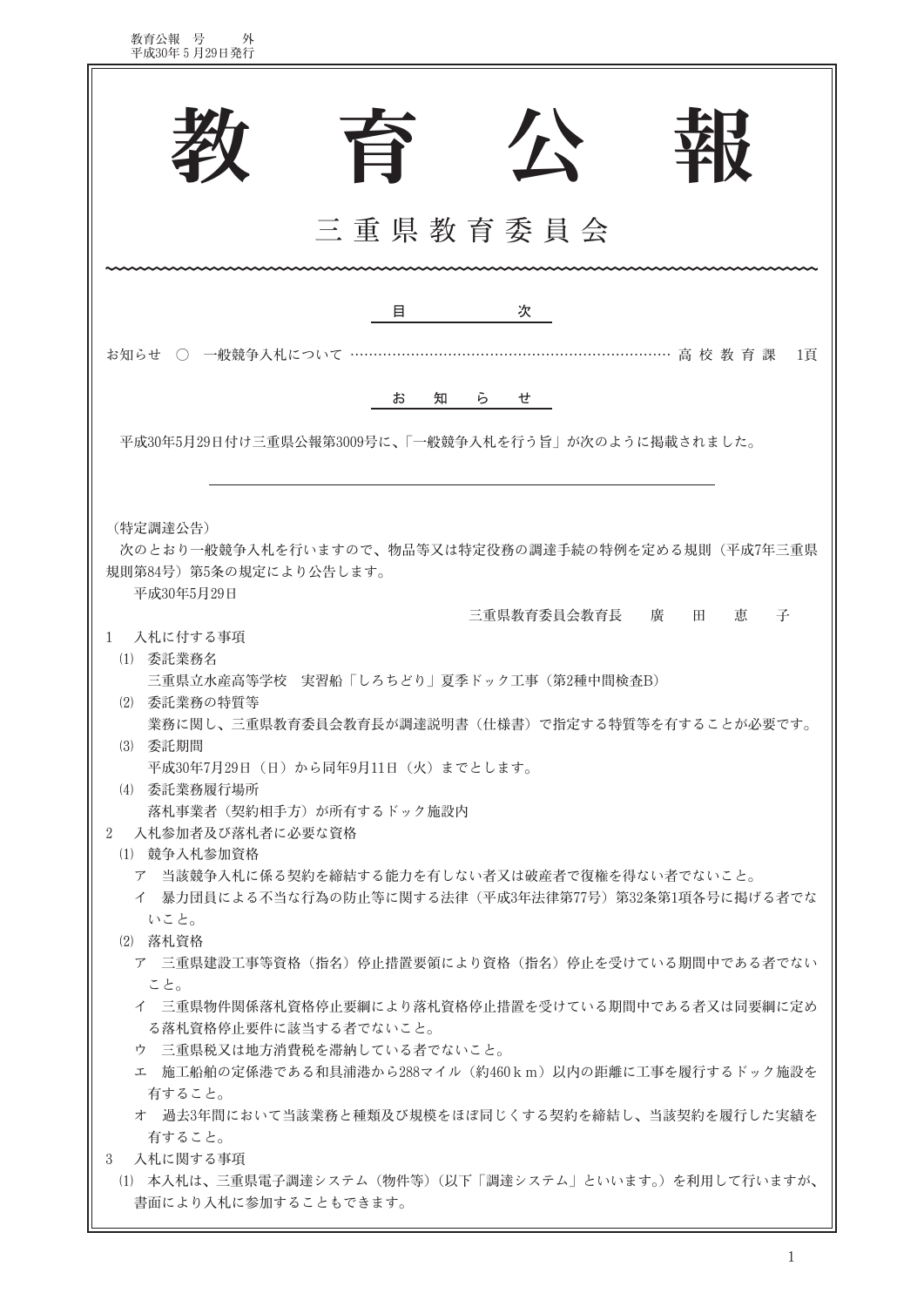教育公報 号 外<br>平成30年5月29日発行

(2) 本入札は、開札事務を調達システムで行うため、書面により入札に参加する場合であっても、調達システム の利用登録が必要です。 (3) 調達システム利用登録者が調達システムにより入札に参加した場合は、書面による入札への途中変更はでき ません。 (4) 調達システムの障害等やむを得ない事情が生じた場合は、書面による入札に変更することがあります。 (5) 調達システムの運用については、「三重県物件等電子調達システム運用基準」によります。 入札者に求められる義務  $\mathcal{A}$ 入札に参加を希望する者は、事前に調達システムの利用登録申請を行い、(1)に掲げる申請を平成30年6月29日 (金) 15時までに、調達システムで入札する場合にあっては調達システムに登録し、書面による入札の場合にあっ ては5(1)の場所に提出し、入札参加資格確認結果の通知を受けなければなりません。また、落札候補者にあって は、入札実施後に(2)から(4)までの書類を提出してください。 なお、提出した証明書等について説明を求められた場合には、これに応じなければなりません。 (1) 三重県物件関係競争入札参加及び落札資格に関する要綱第4条第1項に定める申請 (2) 消費税及び地方消費税についての「納税証明書(その3 未納税額のない証明用)」(所管税務署が過去6月以 内に発行したものです。)の写し (3) 三重県内に本支店又は営業所等を有する事業者にあっては、「納税確認書」(三重県の県税事務所が過去6月 以内に発行したものです。)の写し (4) 過去3年間において当該業務と種類及び規模をほぼ同じくする契約を締結し、当該契約を履行した実績を有 することを証明する書類(契約実績証明書、契約書の写し、履行確認書の写し等) 入札手続等に関する事項  $\overline{5}$ (1) 担当部局 〒514-8570 三重県津市広明町13番地 三重県教育委員会事務局高校教育課高校教育班 担当 駒田 ファクシミリ 059-224-3023 電話 059-224-3002 (2) 契約条項を示す場所 (1)と同じです。 (3) 調達システム担当部局 〒514-8570 三重県津市広明町13番地 三重県出納局会計支援課企画支援班 システム担当 電話 059-224-2785/2787 ファクシミリ 059-224-2784 (4) 調達説明書 (仕様書) の配布方法 本公告日から平成30年7月13日(金)まで調達システムにより提供します。 (5) 入札参加資格確認結果の通知 平成30年7月6日 (金) 17時までに行います。 (6) 入札書提出の日時及び場所 ア 調達システムによる入札書受付期間は、以下のとおりです。 入札参加資格確認結果の通知の日から平成30年7月13日 (金) 14時まで イ 書面による入札の場合は、一般書留又は簡易書留により、調達案件名を朱書きの上、三重県庁内郵便局留 めで郵送してください。 提出締切日時 平成30年7月13日 (金) 14時まで なお、入札書は平成30年7月6日 (金) から同月13日 (金) 14時までの間に到着するように郵送してください。 送付先 〒514-0006 三重県津市広明町13番地 宛 先 三重県庁内郵便局留め 受取人 三重県教育委員会事務局高校教育課高校教育班 案件名 三重県立水産高等学校 実習船「しろちどり」夏季ドック工事(第2種中間検査B) (7) 開札の日時及び場所 日時 平成30年7月13日 (金) 15時 場所 三重県津市広明町13番地 三重県教育委員会事務局高校教育課高校教育班 (8) 入札方法等に関する事項 ア 入札書の記載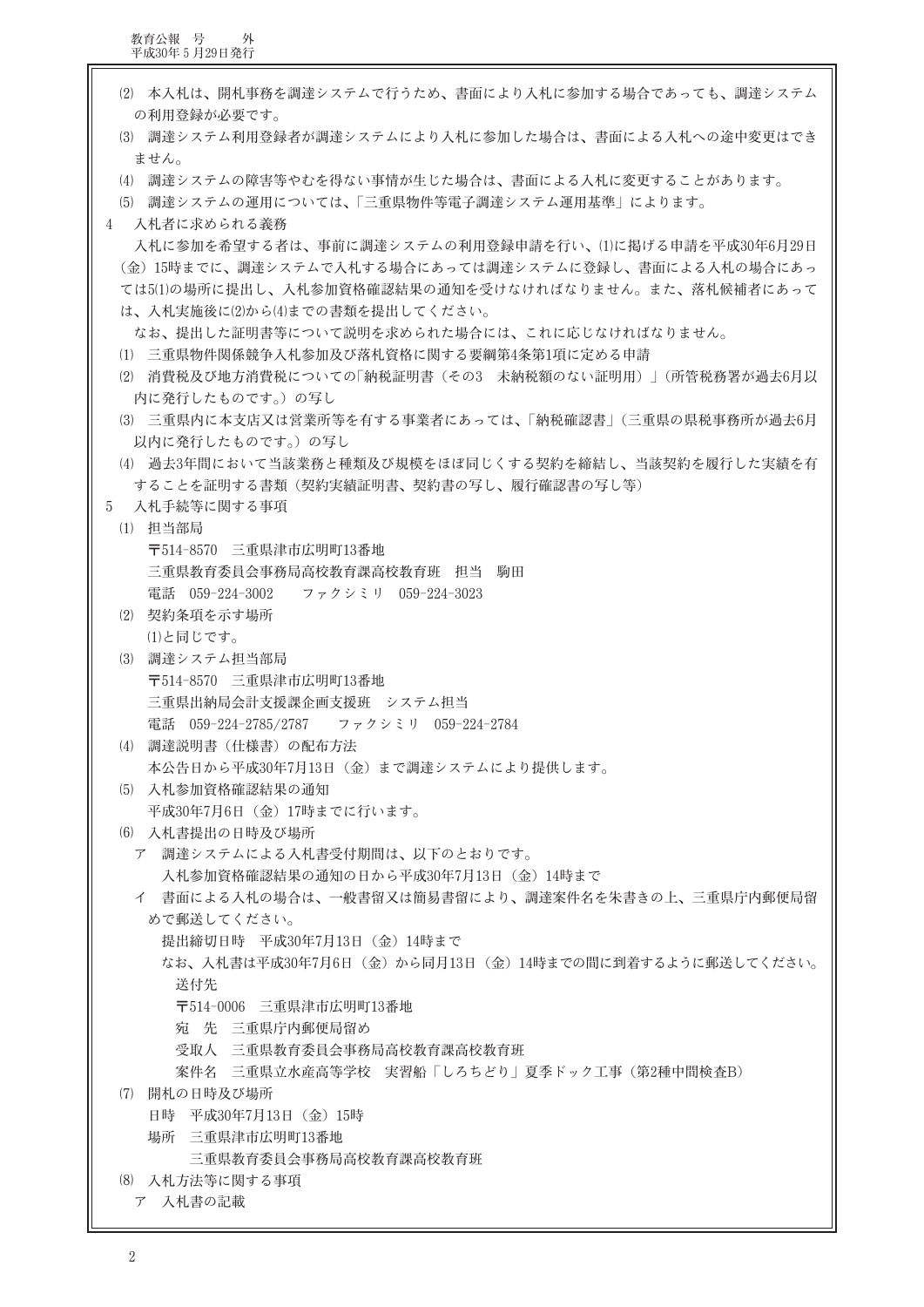教育公報 号 外<br>平成30年5月29日発行

入札書の記載に当たっては、入札書に記載された金額の100分の8に相当する額を加算した金額(当該金額 に1円未満の端数があるときは、その端数金額を切り捨てた金額)をもって契約金額としますので、入札者 は、消費税及び地方消費税に係る課税事業者であるか免税事業者であるかを問わず、契約希望金額の108分 の100に相当する金額を記載するものとします。

イ 入札保証金

入札保証金は、入札価格の100分の5以上の額とします。ただし、三重県会計規則(平成18年三重県規則第 69号。以下「規則」といいます。)第67条第2項各号のいずれかに該当する場合は、免除します。

ウ 契約保証金

契約保証金は、契約金額の100分の10以上の額とします。ただし、会社更生法(平成14年法律第154号)第 17条の規定による更生手続開始の申立てをしている者若しくは申立てをされている者又は民事再生法(平成 11年法律第225号)第21条の規定による再生手続開始の申立てをしている者若しくは申立てをされている者 (以下これらを「更生(再生)手続中の者」といいます。)のうち三重県建設工事等入札参加資格の再審査に 係る認定を受けた者(会社更生法第199条第1項の更生計画の認可又は民事再生法第174条第1項の再生計画の 認可が決定されるまでの者に限ります。)が契約の相手方となるときは、納付する契約保証金の額は、契約 金額の100分の30以上とします。

また、規則第75条第4項各号のいずれかに該当する場合は、契約保証金を免除します。ただし、規則第75条 第4項第1号、第2号又は第4号に該当するときを除き、更生(再生)手続中の者については、契約保証金を免 除しません。

エ 落札者の決定方法

落札者は、本公告に示した業務を履行できると三重県教育委員会教育長が判断した入札者であって、規則 第65条の規定により定められた予定価格の制限の範囲内において最低の価格をもって入札を行った者としま す。

オ 入札の無効

本公告に示した入札参加者及び落札者に必要な資格のない者、入札者に求められる義務を履行しなかった 者並びに規則第71条各号のいずれかに該当する者の提出した入札書は、無効とします。

- $6\overline{6}$ その他
	- (1) 入札及び契約の手続において使用する言語及び通貨

日本語及び日本国通貨に限ります。

- (2) 契約書作成の要否
	- 要
- (3) 入札の中止等

天災その他やむを得ない事由により入札又は開札を行うことができないときは、本入札を延期又は中止する ことがあります。

また、入札者が1者だけの場合は、本入札を中止又は延期することがあります。

なお、上記の場合における費用は、入札者の負担とします。

(4) 苦情申立て

参加資格の確認その他の手続に不服がある場合は、指定した発注機関の長に対して苦情申立てを行うことが できます。

なお、政府調達に関する協定違反と判断される調達に関する苦情申立ては、政府調達に関する苦情の処理手 続(平成26年三重県告示第292号)に基づき、三重県政府調達苦情検討委員会(連絡先:出納局出納総務課 (三重県政府調達苦情検討委員会事務局)、電話059-224-2771)に行うことができます。

本件調達手続において、政府調達協定に係る苦情の申立てがあり、三重県政府調達苦情検討委員会が契約締 結の停止等を要請した場合は、本件調達手続の停止等を行うことがあります。

- (5) 申請書又は提出書類に虚偽の記載をした場合は、不誠実な行為とみなし三重県物件関係落札資格停止要綱に 基づく落札資格停止を行うことがあります。
- (6) 本入札及び契約締結後において、不正又は不誠実な行為が判明した場合は落札資格停止、契約解除等の厳正 な措置を講じます。
- (7) 本入札に係る詳細は、調達説明書(仕様書)によります。

7 Summary

(1) Nature and Quantity of the Products to be Required:

Summer docking of the training ship "Shirochidori" (Second type Midterm inspection B)

(2) Bid Submission Deadline: